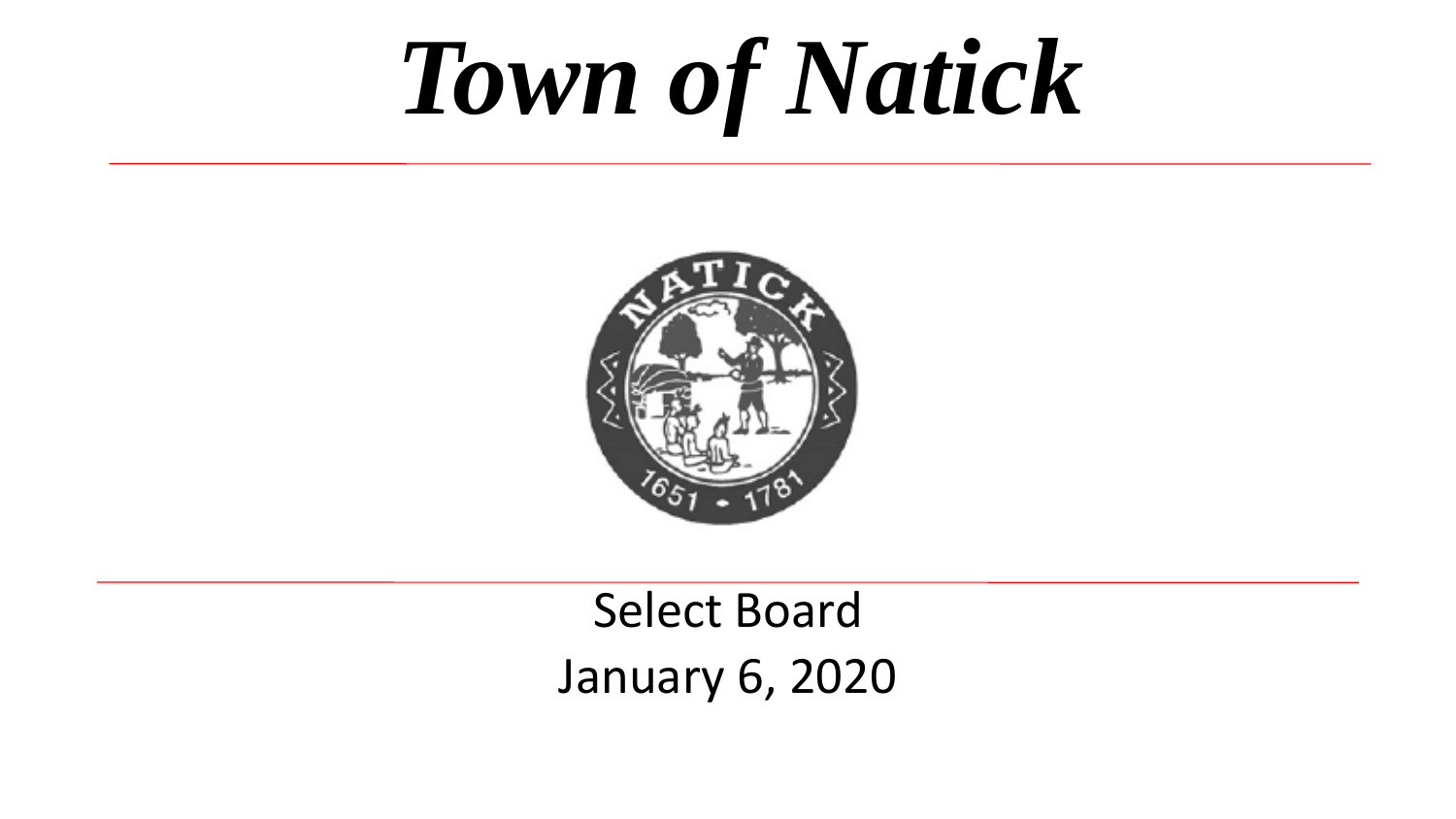### **Overall Budget Revenue & Expense**

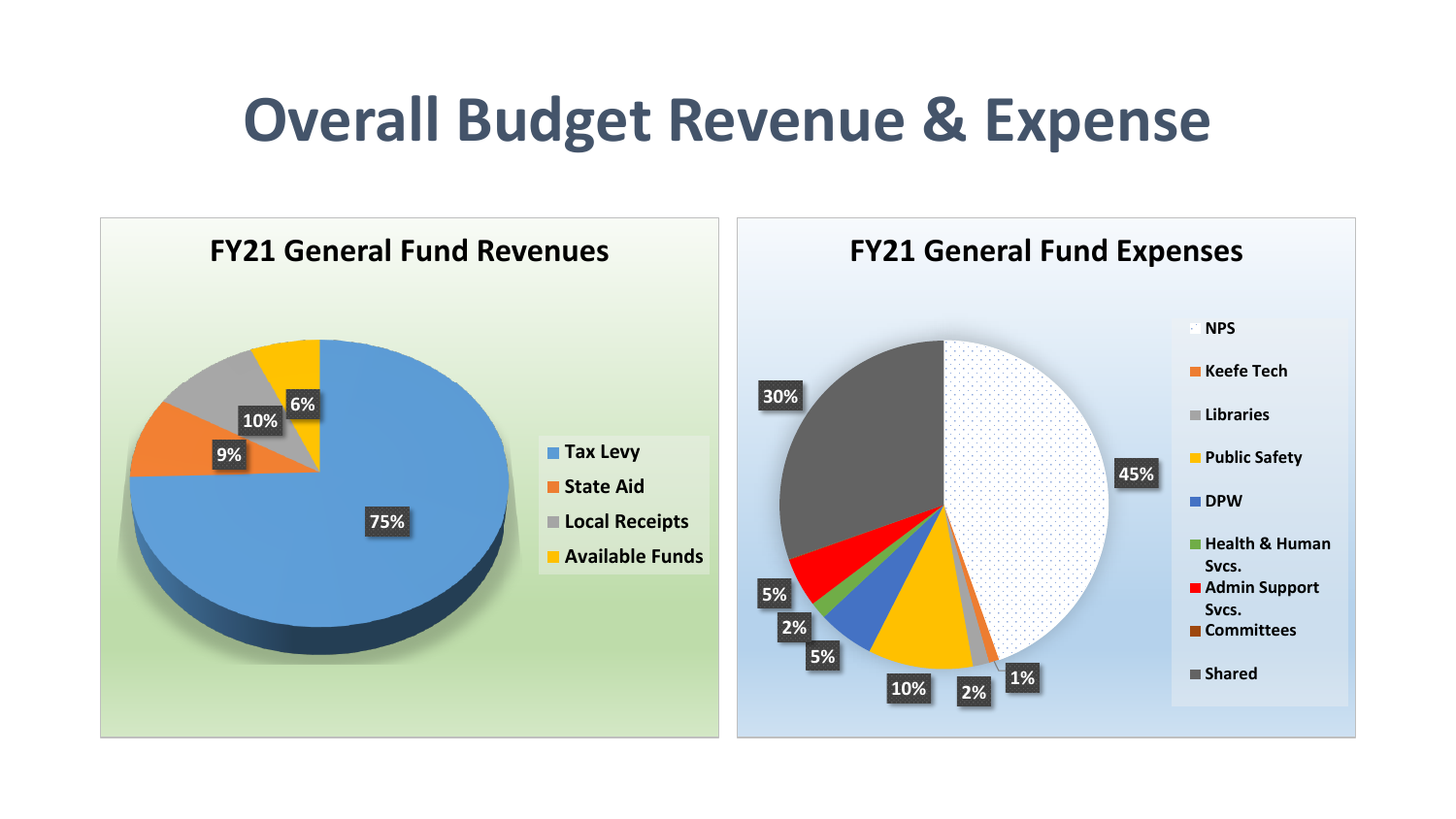# **FY21 Preliminary Budget Summary**

|                              |                         | <b>Budget Overview</b>    |                        |                        |
|------------------------------|-------------------------|---------------------------|------------------------|------------------------|
|                              | <b>FY20 Rev. Budget</b> | <b>FY21 Prelim Budget</b> | $FY20 - FY21 $ \Delta$ | FY20 - FY21 % $\Delta$ |
| Tax Levy                     | 121,635,689             | 125,588,098               | 3,952,409              | 3.25 %                 |
| <b>State Aid</b>             | 14,938,819              | 15,379,797                | 440,978                | 2.95 %                 |
| <b>Local Receipts</b>        | 17,901,540              | 16,908,655                | (992, 885)             | $(5.55)$ %             |
| Available/Other              | 12, 185, 112            | 10,731,828                | (1,453,284)            | (11.93) %              |
| <b>Revenue Total</b>         | 166,661,160             | 168,608,378               | 1,947,218              | 1.17 %                 |
| <b>Natick Public Schools</b> | 67,810,346              | 71,203,231                | 3,392,885              | 5.00 %                 |
| Town Government*             | 38,864,114              | 38,643,131                | (220, 983)             | (0.57) %               |
| <b>Shared Expenses</b>       | 48,041,101              | 48,369,904                | 328,803                | 0.68 %                 |
| Capital / Other & KT         | 11,868,589              | 10,392,112                | (1,476,477)            | $(12.44)$ %            |
| <b>Expense Total</b>         | 166,584,150             | 168,608,378               | 2,024,228              | 1.22%                  |
| <b>Net Excess/(Deficit)</b>  | 77,010                  | 0                         |                        |                        |

\*Increase in Town Government from Base FY20 Budget is 1.4% or \$514,823 (decrease in table is from FATM appropriations)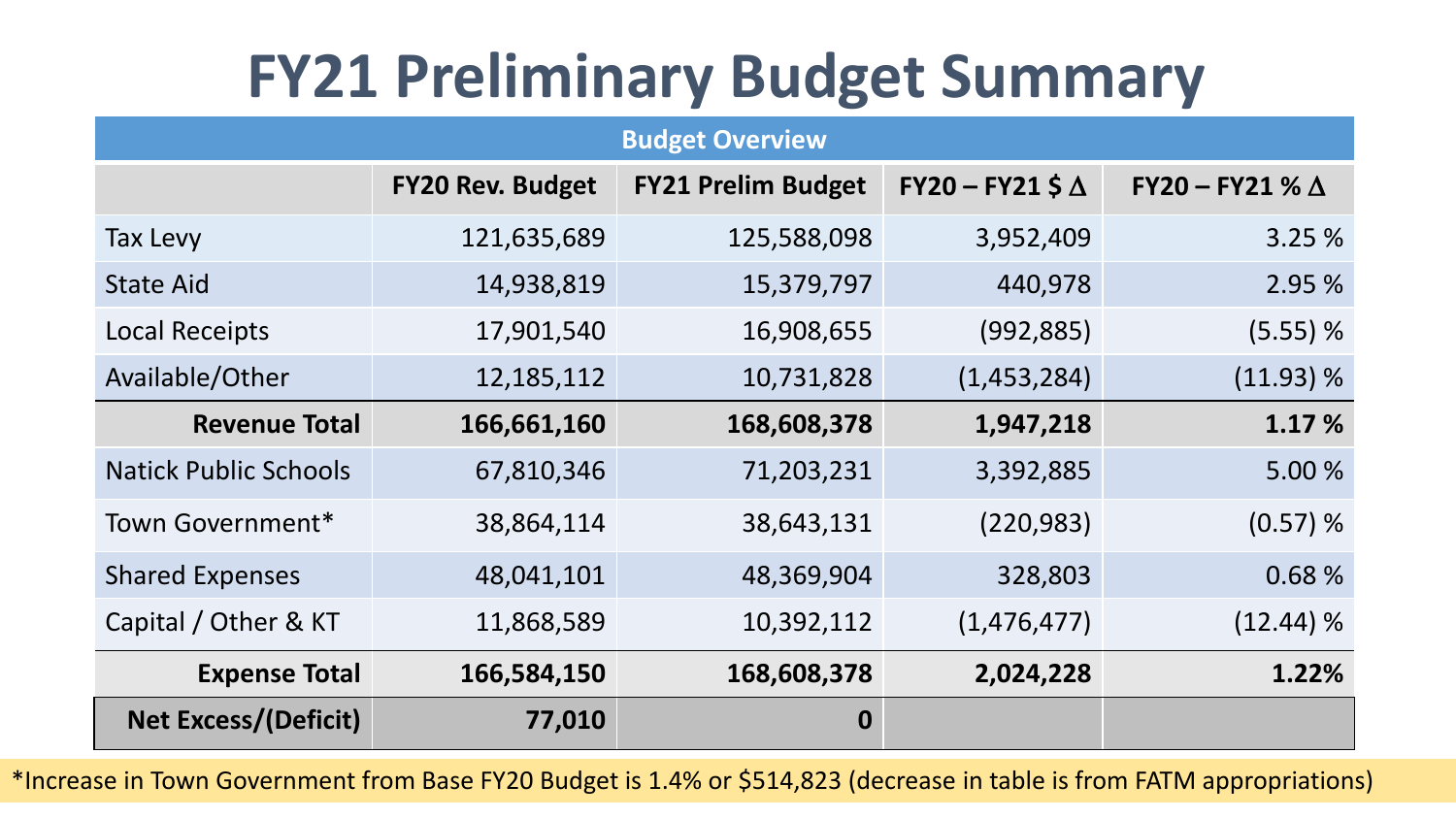### **New Initiatives for FY21**

| <b>New Initiative</b>                           | <b>Department</b>             | Annual<br>Cost? | <b>FTEs</b><br>Added | <b>Staff Cost</b> | <b>Expense Costs</b> | <b>Total Cost</b> |
|-------------------------------------------------|-------------------------------|-----------------|----------------------|-------------------|----------------------|-------------------|
| Community<br>Programming                        | <b>Bacon Free Library</b>     | No              | 0                    | \$0               | \$2,000              | \$2,000           |
| <b>Part-time Teen Center</b><br><b>Monitors</b> | <b>Recreation &amp; Parks</b> | Yes             | 0.6                  | \$16,614          | \$300                | \$16,914          |
| <b>LFNR CRT &amp; KMS</b>                       | <b>DPW</b>                    | Yes             | 2                    | \$85,568          | \$95,000             | \$180,968         |
| <b>Vegetation Management</b>                    | <b>DPW</b>                    | Yes             | 0                    | \$0               | \$30,000             | \$30,000          |
| <b>Increase Clerk Hours</b>                     | Police                        | Yes             | 0                    | \$10,511          | \$0                  | \$10,511          |
| <b>Traffic Enforcement</b>                      | Police                        | Yes             | 2                    | \$134,140         | \$0                  | \$134,140         |
| <b>KMS Custodians</b>                           | <b>Facilities</b>             | Yes             | 2                    | \$125,000         | \$0                  | \$125,000         |
| Time & Attendance<br>System                     | Administration                | <b>CAPITAL</b>  | 0                    | \$0               | \$100,000            | \$100,000         |
| Redevelopment<br>Authority                      | <b>Administration</b>         | Yes             | 0                    | \$200,000         | \$0                  | \$200,000         |
|                                                 |                               |                 |                      | \$571,833         | \$227,300            | \$799,133         |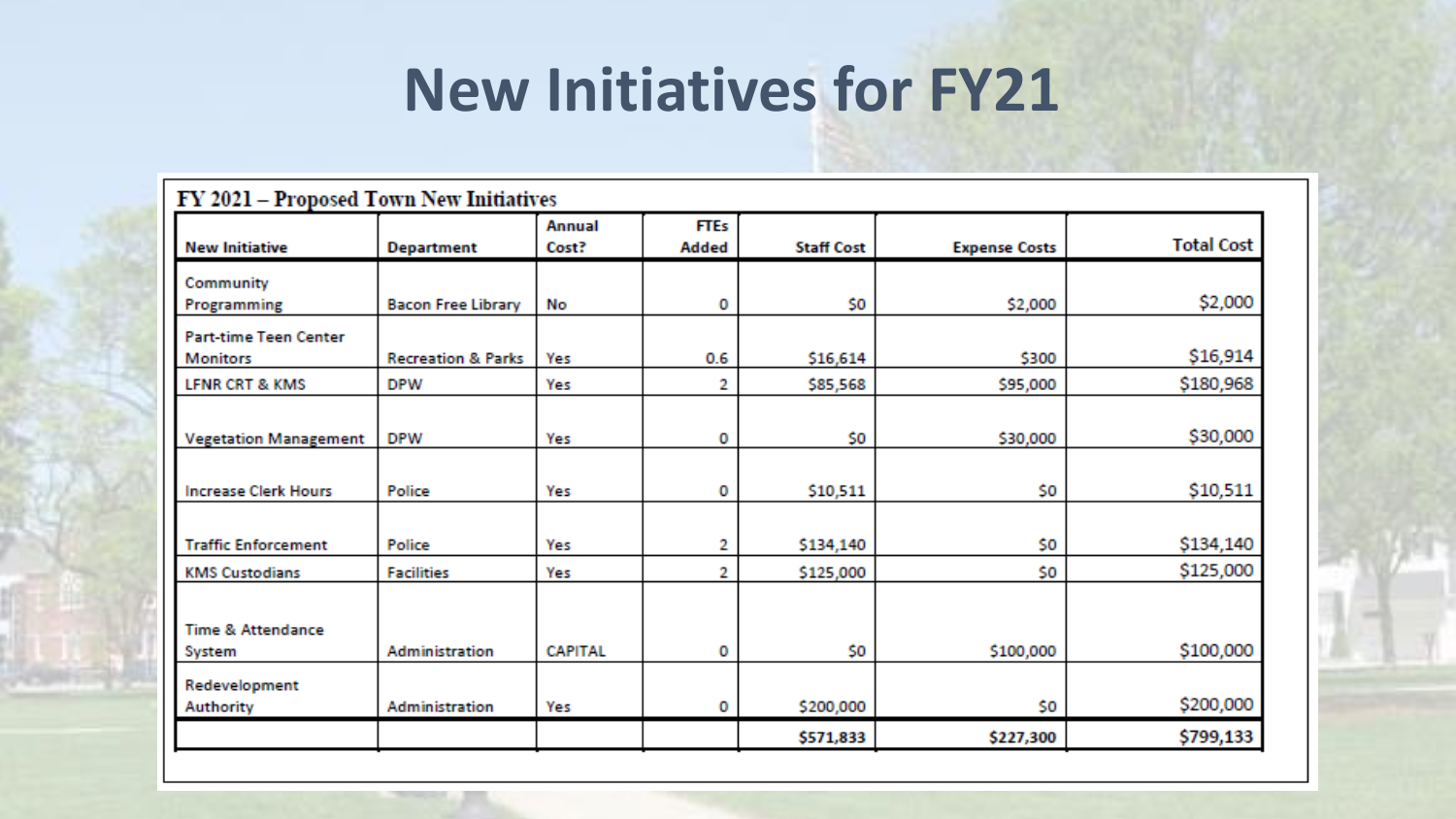# **Education & Learning**

**Highlights:** NPS budget increased by 5%, 3,392,885. New Initiative – Community Programming BFL \$2,000





#### **Keefe Tech & Libraries**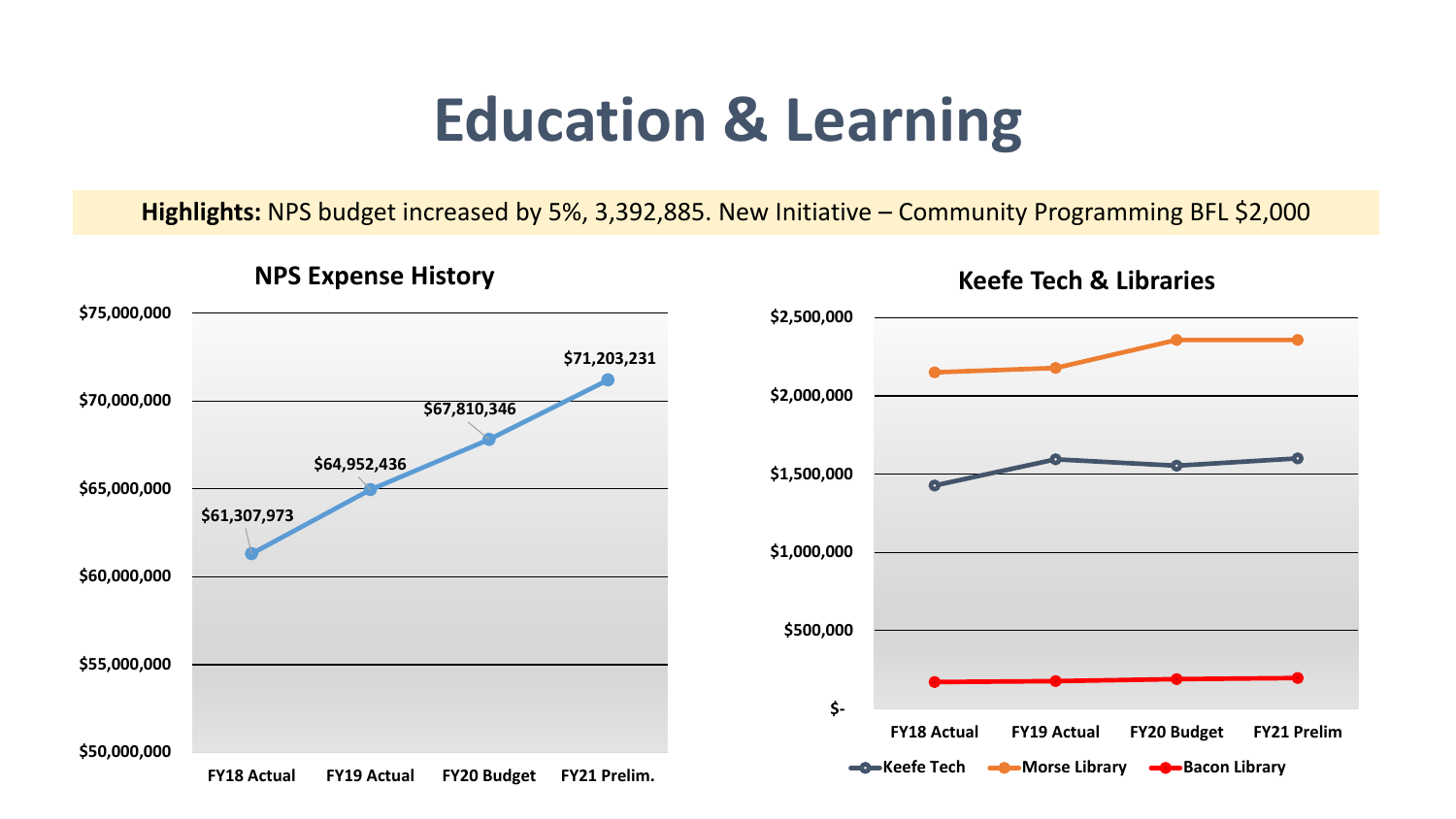# **Public Safety**

**Highlights:** Public Safety budget decreased by 1.7%, 284,360. Mostly due to staff turnover from retirements.

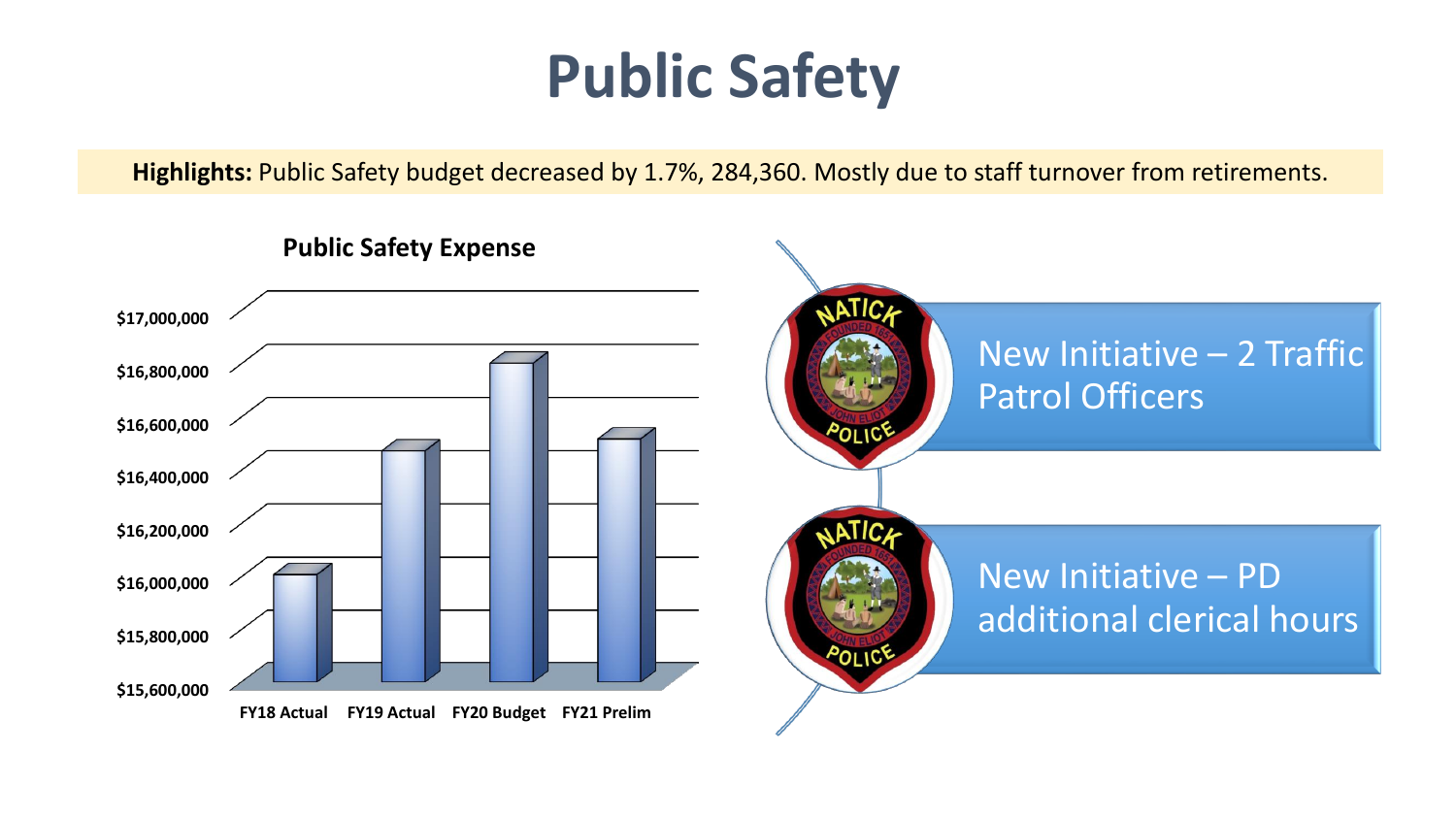### **Public Works**

**Highlights:** Public Works budget decreased by 0.6%, 49,184 because of the one-time use of road funds in the operating budget.



#### **DPW Expense History**

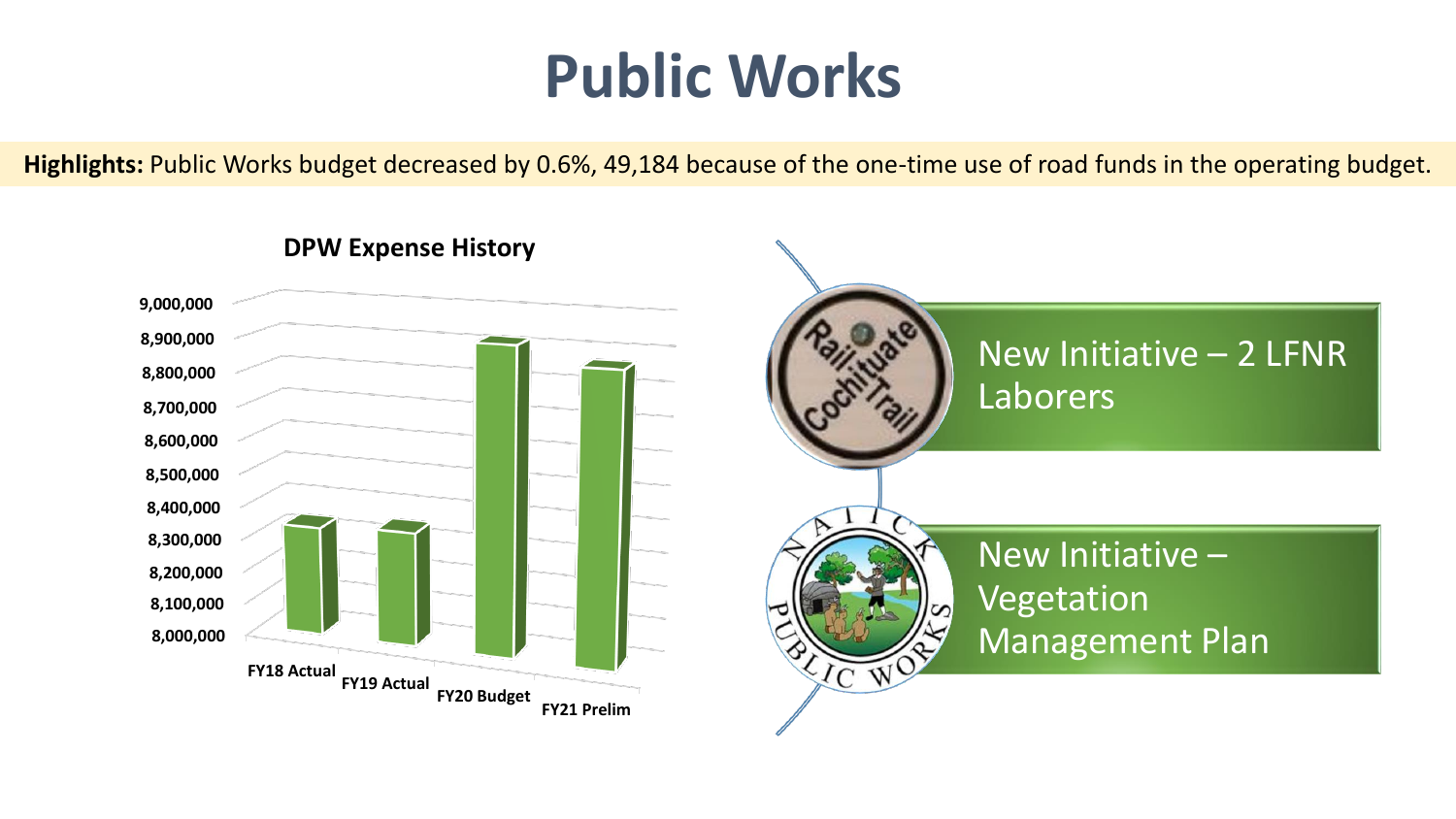### **Community & Health Services**

**Highlights:** Community & Health decreased by 1%, 26,839.



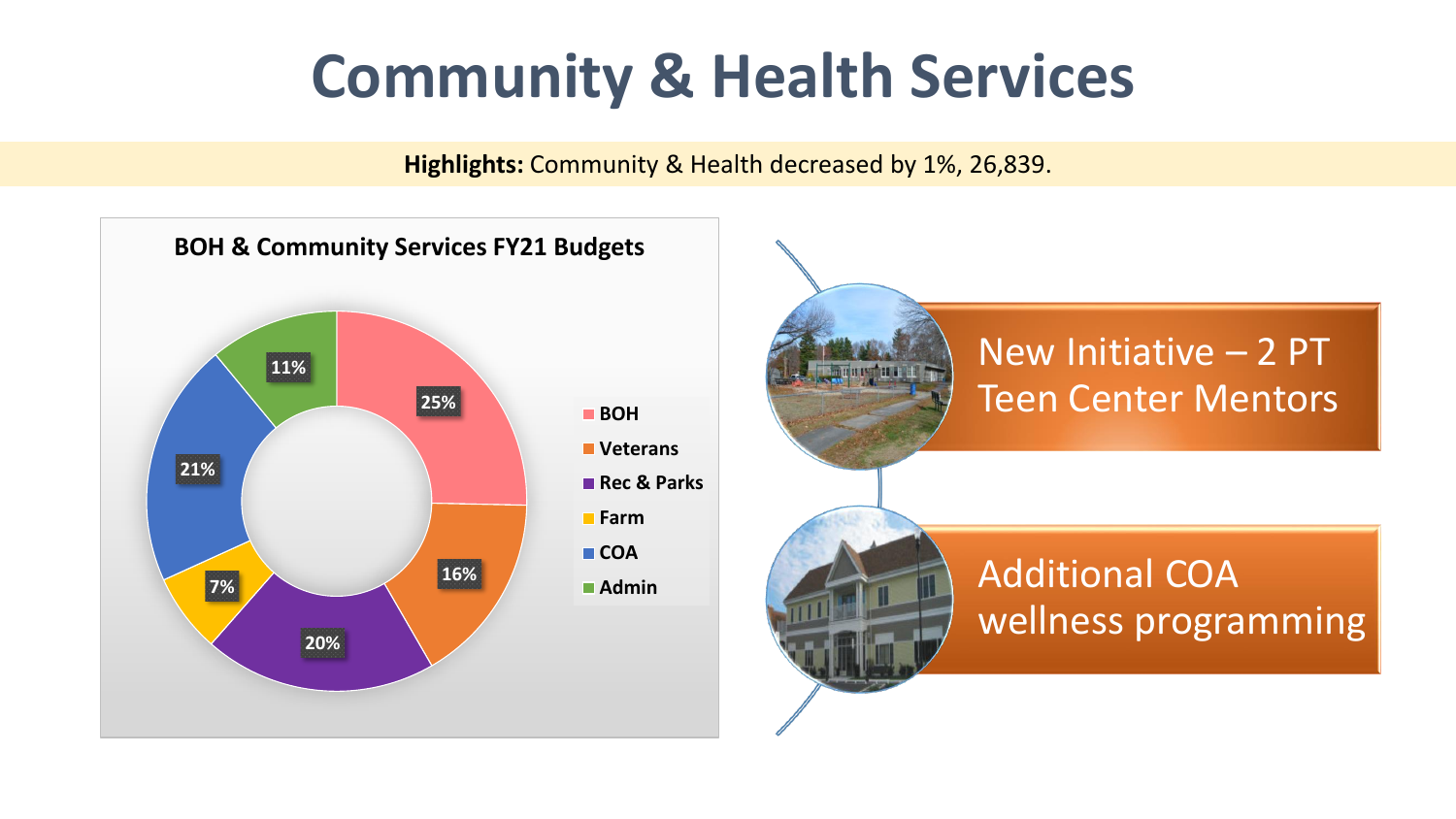### **Administrative Support Services**

**Highlights:** Admin Support Services budget decreased by 0.2%, 18,063.

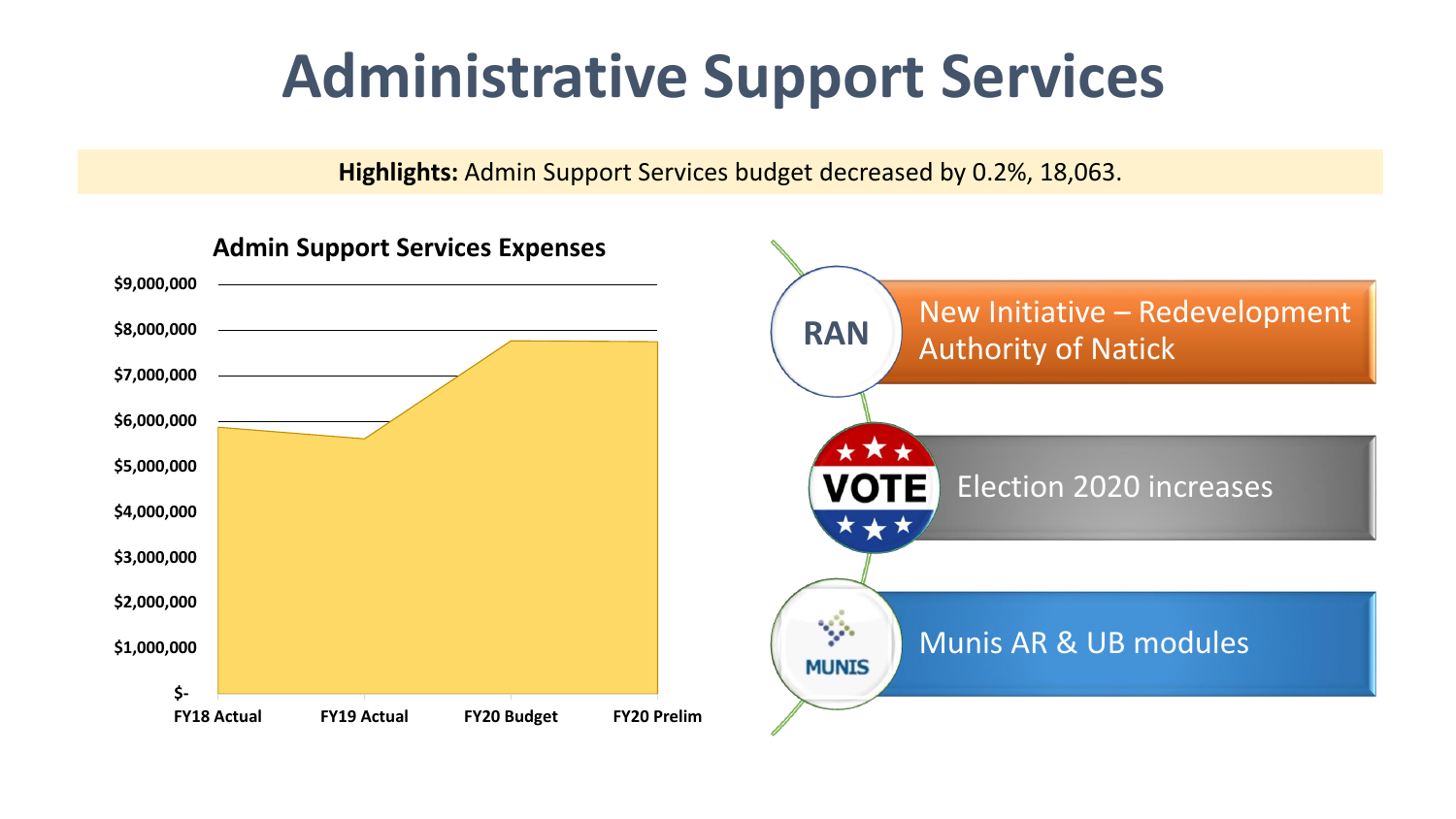### **Committees & Commissions**

**Highlights:** Level Funded

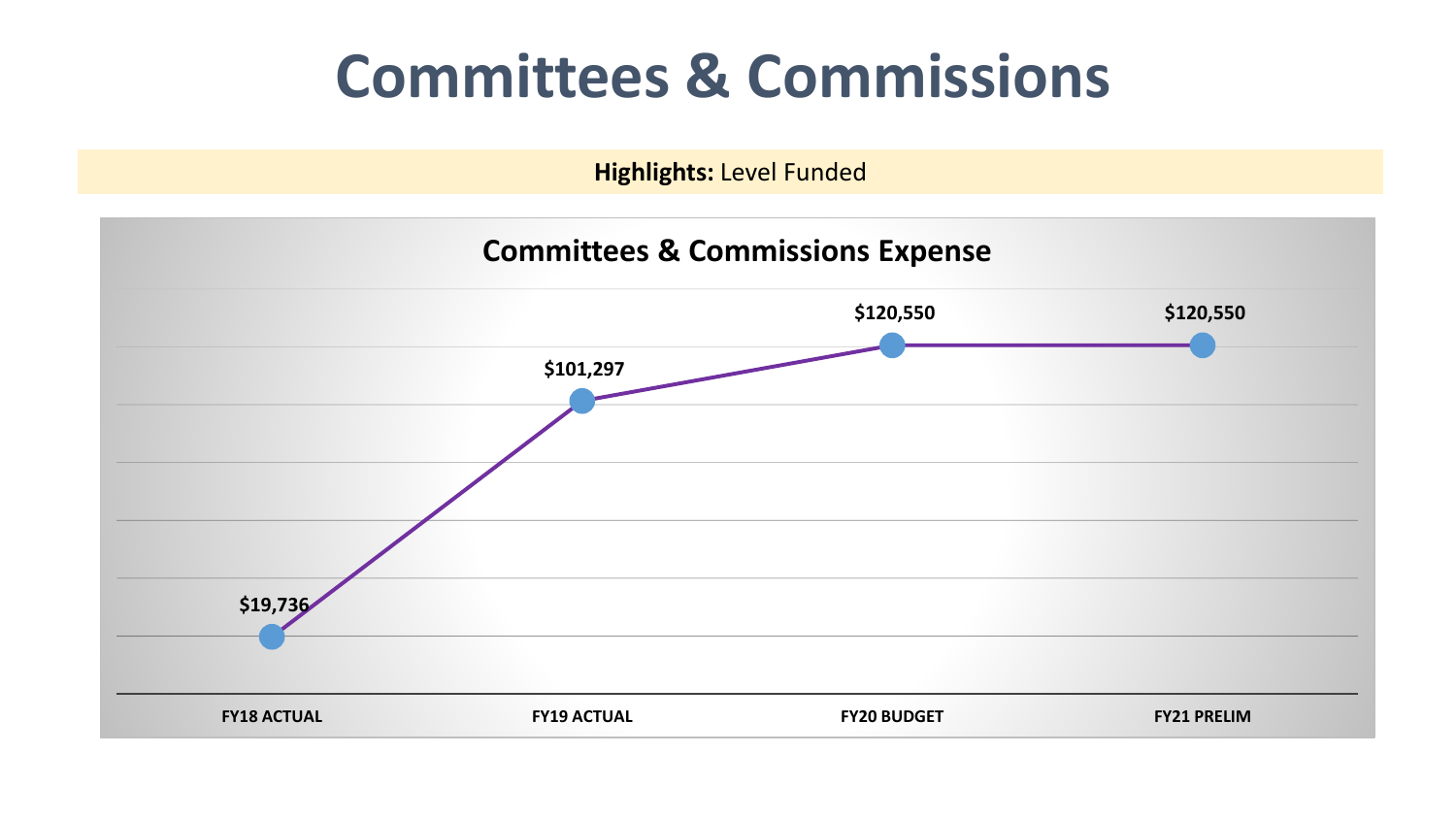### **Shared Expenses**

**Highlights:** Increase of 328,803, 0.68%. Healthcare remains uncertain until March

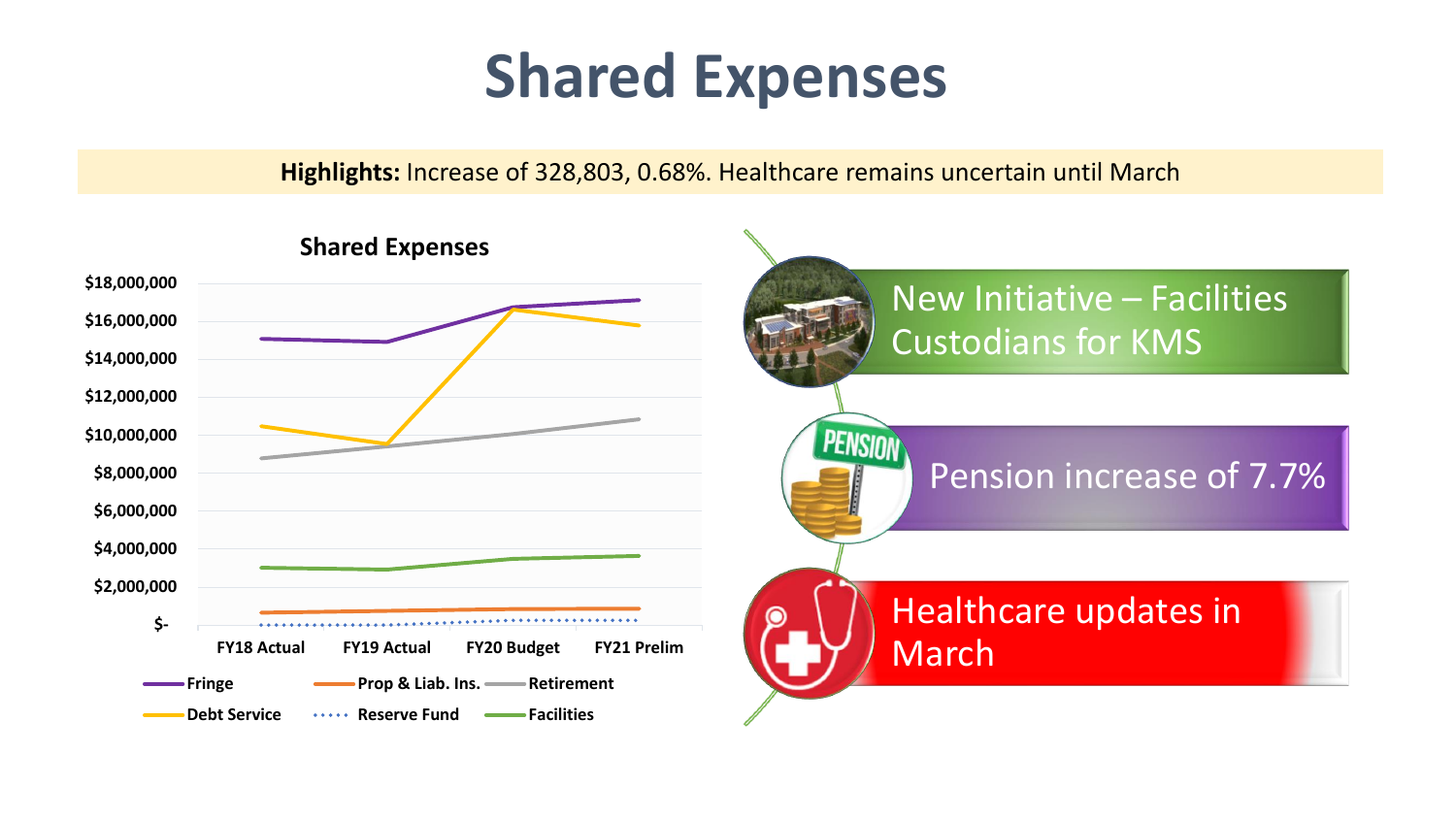# **Future New Initiatives FY22 - 25**

#### FY 2022 - Proposed Town New Initiatives

| <b>New Initiative</b>                                    | <b>Department</b>      | Cost? | Annual          | <b>FTEs</b><br>Added |   | <b>Estimated Staff Cost</b> | <b>Estimated Expense Costs</b> |
|----------------------------------------------------------|------------------------|-------|-----------------|----------------------|---|-----------------------------|--------------------------------|
|                                                          |                        |       |                 |                      |   |                             |                                |
| Firefighter                                              | Fire                   | Yes   |                 | 1                    |   | \$99,577                    | \$0.00                         |
| Supplies & Equipment -<br>LFNR-KMS                       | DPW                    |       | Capital         | 0                    |   | \$0.00                      | \$216,000                      |
| <b>CED Analyst</b>                                       | CED                    | Yes   |                 | 1                    |   | \$80-\$125,000              | \$0.00                         |
| <b>Special Assistant</b>                                 | Finance                |       |                 |                      |   |                             |                                |
| Finance Dept.                                            | Department             | Yes   |                 | 1                    |   | \$75,000                    | \$0.00                         |
| FY 2023 - Proposed Town New Initiatives                  |                        |       |                 |                      |   |                             |                                |
| <b>New Initiative</b>                                    | <b>Department</b>      |       | Annual<br>Cost? | <b>FTEs</b><br>Added |   | <b>Estimated Staff Cost</b> | <b>Estimated Expense Costs</b> |
| Administrative Assistant                                 | <b>DPW</b>             |       | Yes             |                      | 1 | \$46,564                    | \$13,271                       |
| Dispatcher                                               | Police                 |       | Yes             |                      | 1 | \$52,666                    | \$3,018                        |
| Deputy IT Director                                       | IΤ                     |       | Yes             |                      | 1 | \$90,000                    | \$13,000                       |
| <b>Assistant Town</b><br>Administrator                   | Town<br>Administration |       | Yes             |                      | 1 | \$130-140,000               | \$0.00                         |
| FY 2024 - Proposed Town New Initiatives                  |                        |       |                 |                      |   |                             |                                |
| <b>New Initiative</b>                                    | Department             |       | Annual<br>Cost? | <b>FTEs</b><br>Added |   | <b>Estimated Staff Cost</b> | <b>Estimated Expense Costs</b> |
| Permitting Software                                      | CED                    |       | Capital         | 0                    |   | \$0.00                      | \$300,000                      |
| Capital Planning Software                                | Town Admin.            |       | Capital         | 0                    |   |                             | \$150,000                      |
| FY 2025 - Proposed Town New Initiatives                  |                        |       |                 |                      |   |                             |                                |
| <b>New Initiative</b>                                    | <b>Department</b>      |       | Annual<br>Cost? | <b>FTEs</b><br>Added |   | <b>Estimated Staff Cost</b> | <b>Estimated Expense Costs</b> |
| <b>Town Hall Engineering</b><br><b>Feasibility Study</b> | <b>DPW</b>             |       | Capital         | 0                    |   | \$0.00                      | \$50,000                       |
| Special Assistant to Deputy<br>Town Administrator/Ops    | Town<br>Administration |       | Yes             | 1                    |   | \$75,000                    | \$0.00                         |